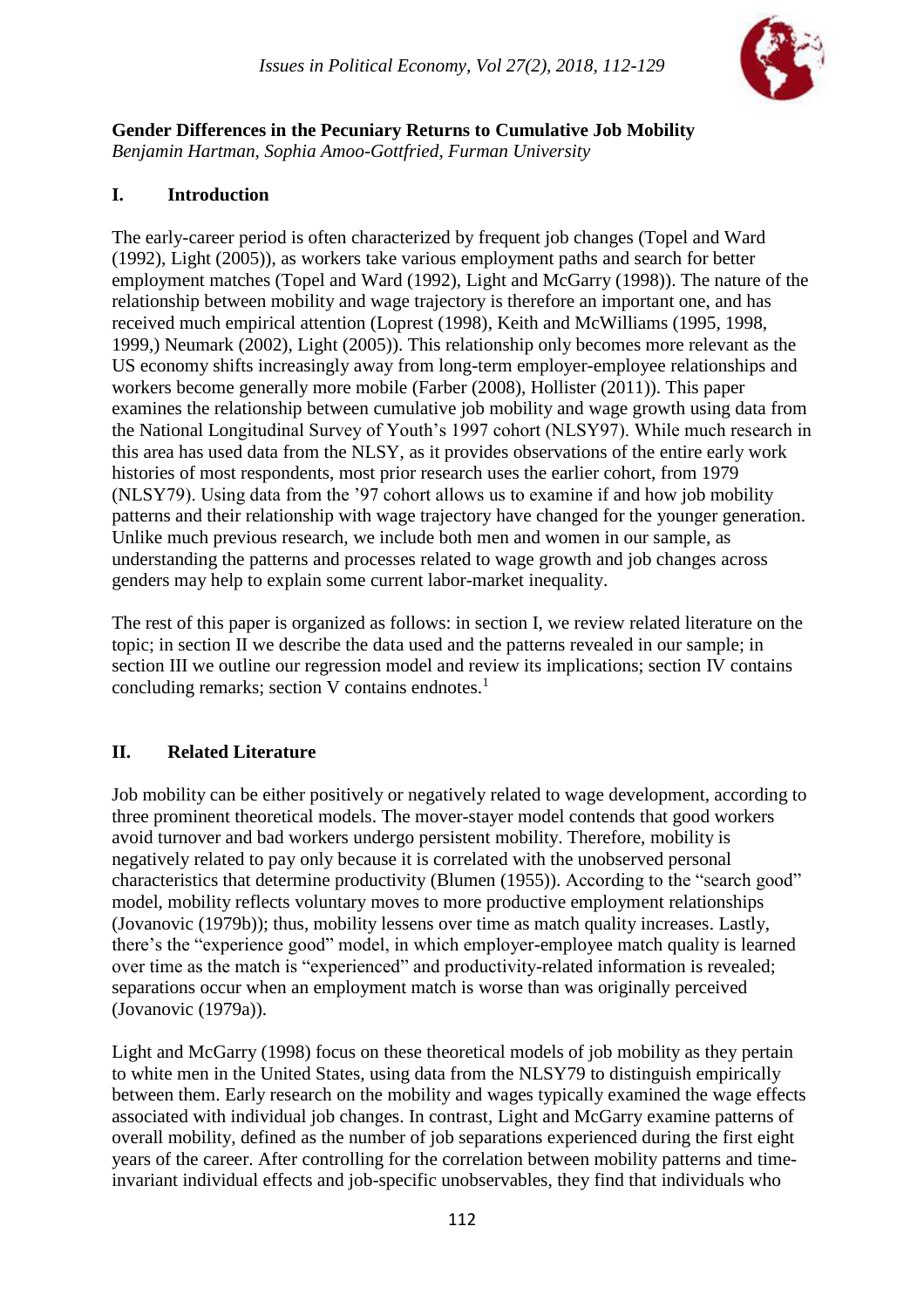undergo more persistent mobility have lower log-wage paths than less mobile workers. The findings of their analysis are consistent with experience good job-matching models; one limitation of Light and McGarry's analysis is that they only include men in their sample.

Neumark (2002) conducts similar research using data from the NLSY79. Neumark examines evidence on the causal effects of early job stability on labor market outcomes by eliminating the bias in an estimated relationship (between early job stability and labor market outcomes) that stems from unobserved factors which jointly influence both stability and adult wages, such as heterogeneity in productivity or returns to search, and job match quality. He concludes that there is substantial benefit to early job security for both men and women in his sample.

Light (2005) gives an overview of NLSY79-based research and its revealed empirical patterns. Light's analysis concludes that workers hold about five jobs in the first eight years of their career, on average, although she finds considerable variance in workers' early-career rates of mobility. More mobility correlates with less cumulative wage growth—partly because continuity of employment is negatively correlated with mobility. There is also evidence that workers whose job separations are voluntary receive significant separationcorrespondent wage boosts, offsetting the wage losses associated with mobility.

Fuller (2008) takes a slightly different approach in determining the consequences of job mobility. She considers the reasons workers leave employers, the timing of movement, and gaps in employment corresponding with movement. Fuller finds that while overall, higher levels of cumulative mobility correlate negatively with wage trajectory, mobility from voluntary separations can be advantageous in the early career. However, the positive impact of these "other" separations (when an individual leaves a job for some reason other than a layoff, discharge, or family-related quit) subsides later in the career. Fuller also considers gender differences present in her sample, finding that while gender differences in mobility patterns are small, men in her sample were slightly more mobile overall. Men in her sample were also more frequently laid-off or discharged than women, while women typically spent a smaller amount of time employed than men, with more significant gaps in employment.

Loprest (1992) concludes that men and women's different experience of wage growth over the early years of labor-force participation can be attributed largely to the differences in wage growth when changing jobs. Keith and McWilliams (1995, 1998, 1999) also find differences in patterns of and returns to job mobility among men and women. Like Fuller (2008), they find the men in their samples to have been more mobile, and to have suffered from higher layoff and discharge rates, while women were more likely to separate from an employer for an employee-initiated reason, and were seven times more likely than men to have quit for a family-related reason. Keith and McWilliams find consistent evidence that employeeinitiated separations increased wage growth while employer-initiated separations (layoffs and discharges) decreased wage growth, relative to staying with the same employer. Since employee-initiated separations are often associated with pre-separation job search, individuals engaging in this type of mobility have higher reservation wages, and more opportunity for growth. Keith and McWilliams (1998) find the men in their sample to have engaged in more pre-separation job search, and that wage growth associated with quitting was 35% higher for men in their sample than for women.

Recent research suggests that the economy of the United States continues to move away from once common long-term employment situations. Farber (2008) uses data from the Current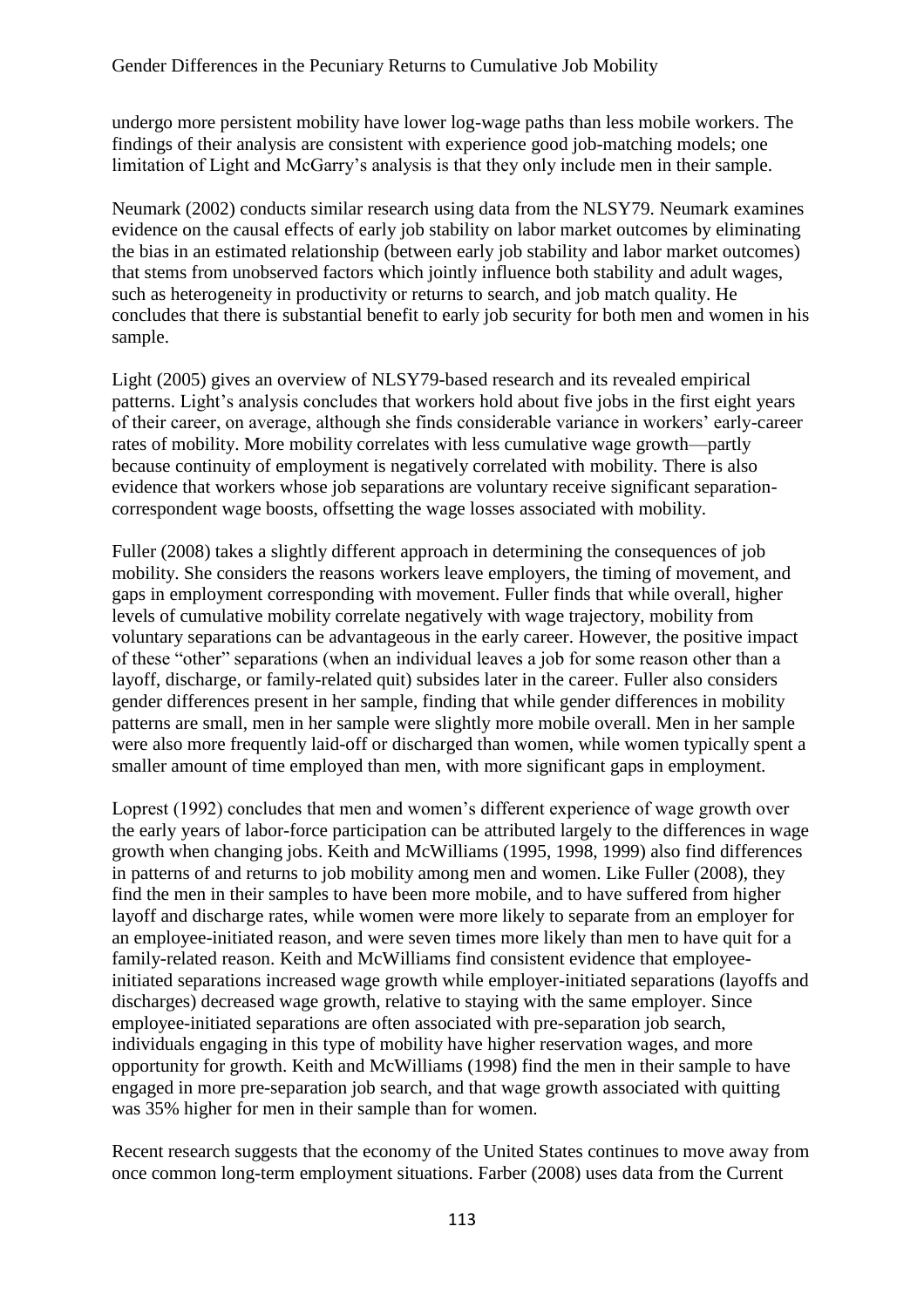Population Survey (1973-2006) to examine the extent to which long-term employment relationships are disappearing in the United States. He concludes that the structure of jobs in the private sector has in fact moved away from long-term relationships for men, and that there has been an increase in "churning"—the proportion of workers in jobs with less than one year of tenure. He also concludes that males have become less likely to settle into longerterm jobs as they approach their thirties. Hollister (2011) finds similar results, citing employers' adoption of downsizing, restructuring, outsourcing, increased use of contractors and other temporary employees, and other new employment practices as driving forces of the decrease in employment stability. Both Hollister and Farber find that employment stability for women has been level, possibly due to their increased labor-force attachment. The continuing shift away from stable, long-term employment relationships has likely affected early-career mobility patterns.

The analysis in this paper is different from those cited in that the individuals in its sample come from the 1997 cohort of the NLSY and began their careers between 1997 and 2005. Therefore, our analysis should provide insight into how the relationship between early-career mobility and wage growth is changing for the millennial generation, while identifying any differential effects between genders.

# **III. Data and Sample**

The NLSY97 provides a nationally representative sample of about 9,000 individuals who were between ages 12 and 17 in 1997; these individuals have been interviewed yearly since 1997. At each interview, participants have reported information on every job held since their last interview, providing researchers with a comprehensive employment history since the beginning of participants' careers. Respondents report the start and end dates for each job held and the start and end dates of within-job gaps, as well as information on job-search since the last interview. The NLSY97 also contains data on education, household, geography and contextual variables, family background, marital history, health, attitudes, and crime and substance use, providing ample resources for controls in a model of job mobility and wage growth.

The data from the NLSY97 includes 8,984 individuals, 4,599 of whom are males and 4,385 of whom are females. We include only those white individuals for whom we can determine the year of labor-market entry<sup>2</sup>. We exclude those whose first year of labor market participation occurred before 1998 or after 2006, as detailed information on employment activity comes from annual interviews from 1997-2011, and we focus our study on the first six years of the career<sup>3</sup>. As many individuals cycle between school and work or combine the two, it can be difficult to draw a clear line between schooling and the career. We therefore define labor-market entry as the beginning of an individual's first school exit that lasts at least 12 months, and during which he or she holds at least one job.<sup>4</sup> We include experience followed by a return to schooling after the first full-year of labor-market participation so as not to ignore the influence of important "pre-career" work experience. To be included in our sample, individuals must also have reported holding a job during the sixth full year of their career. Our sample therefore includes 3,452 individuals who entered the labor market between 1998 and 2006, with a male-female distribution like that of the entire NLSY97 sample: 1,815 white males and 1,637 white females.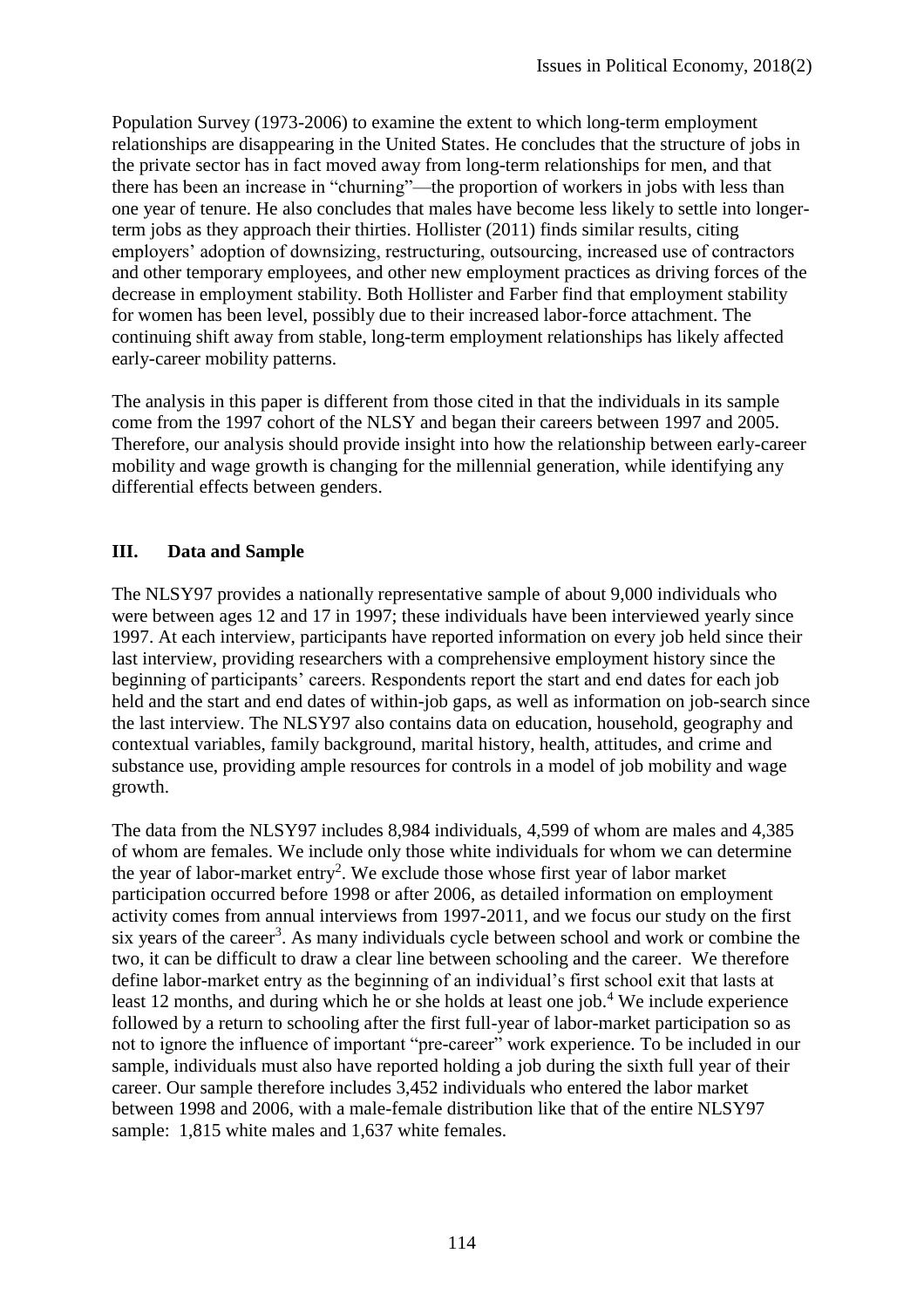We first document the changes in the employment and wage outcomes of our participants after six years of labor-market participation. Table 1 (found on page 10) illustrates the cumulative number of years individuals reported having held a job during the first six years of labor-market participation. Our sample was fairly strongly-attached to the labor market, as 74.3% of the sample reported a job observation in each of their six years, and more than 96% of the sample reported a job observation in at least four of the six years. Notably, this distribution was nearly unchanged when we split-up the males and females in our sample, indicating that neither group is significantly more attached to the labor market during their first six years after labor-market entry.

Table 2 (page 11) shows the distribution of the number of jobs held by participants during the first two, four and six years of their careers. The mean number of jobs held in the first six years is 4.79 with a standard deviation of 2.76. Given our stipulations for sample-inclusion, it is possible for an individual in our sample to have qualified for labor-market entry but not have held a job during his or her first full year after market entry. That being said, only 2.1% of the sample held no jobs in the first two years of labor market entry. Per Table 2, only 7.7% of individuals in our sample remain with the same employer over their first six years of employment, while only 5.8% of respondents hold ten or more jobs. Overall, this table demonstrates that the typical worker is fairly mobile in their early years of labor market entry<sup>1</sup>. Table 3 (page 12) shows the employment trends of white men and white women for clear comparison. The distributions in panels A and B are very similar, and very similar to that of Table 2, implying that the frequency of job changes is nearly identical for white men and women in the early career. 5

Panels A and B of Table 4 (page 13) illustrate the mean initial (year 1) and final (year 6) wages for the men and women in our sample; wage data from the NLSY97 were converted to real wages using CPI data from the National Bureau of Labor Statistics, with a base year of 2000<sup>6</sup> . Each respondent's wage observation came from his or her *primary* job at the time of each year's interview. If an individual in our sample held only one job at any given interview, that was considered his or her primary job; if an individual reported multiple ongoing jobs at interview, we deemed the primary job that which he or she worked the most hours each week, and had held for the longest period of time. Participants were separated for this illustration depending upon number of jobs held in years 1-6. As some individuals either failed to report their wage in year 1 or year 6, or were unemployed during one or both years, the number of participants included in Table 4 is smaller than that of the whole sample.<sup>7</sup>

Per Panel A of the same table, men who held 4-5 jobs experienced the highest average wage growth (80%) of those in our sample. Men who held only one job experienced the lowest average wage growth (58%), although they reported the highest-mean final wages. Average wage growth decreased for those men who changed jobs five or more times. Wage growth appears to increase as workers become more mobile, although too much mobility appears to correspond with a slowing in average wage growth.

The pattern among women is similar (per Panel B of Table 4), although those who experienced the lowest average wage growth held 6-7 jobs (58%), and those who held 8+ jobs experienced surprisingly-high average wage growth (78%). In examining the data from women in our sample who held eight or more jobs more closely, we discovered that many, if not most, of these women re-entered school after labor-market entry and held multiple part-

 $\overline{a}$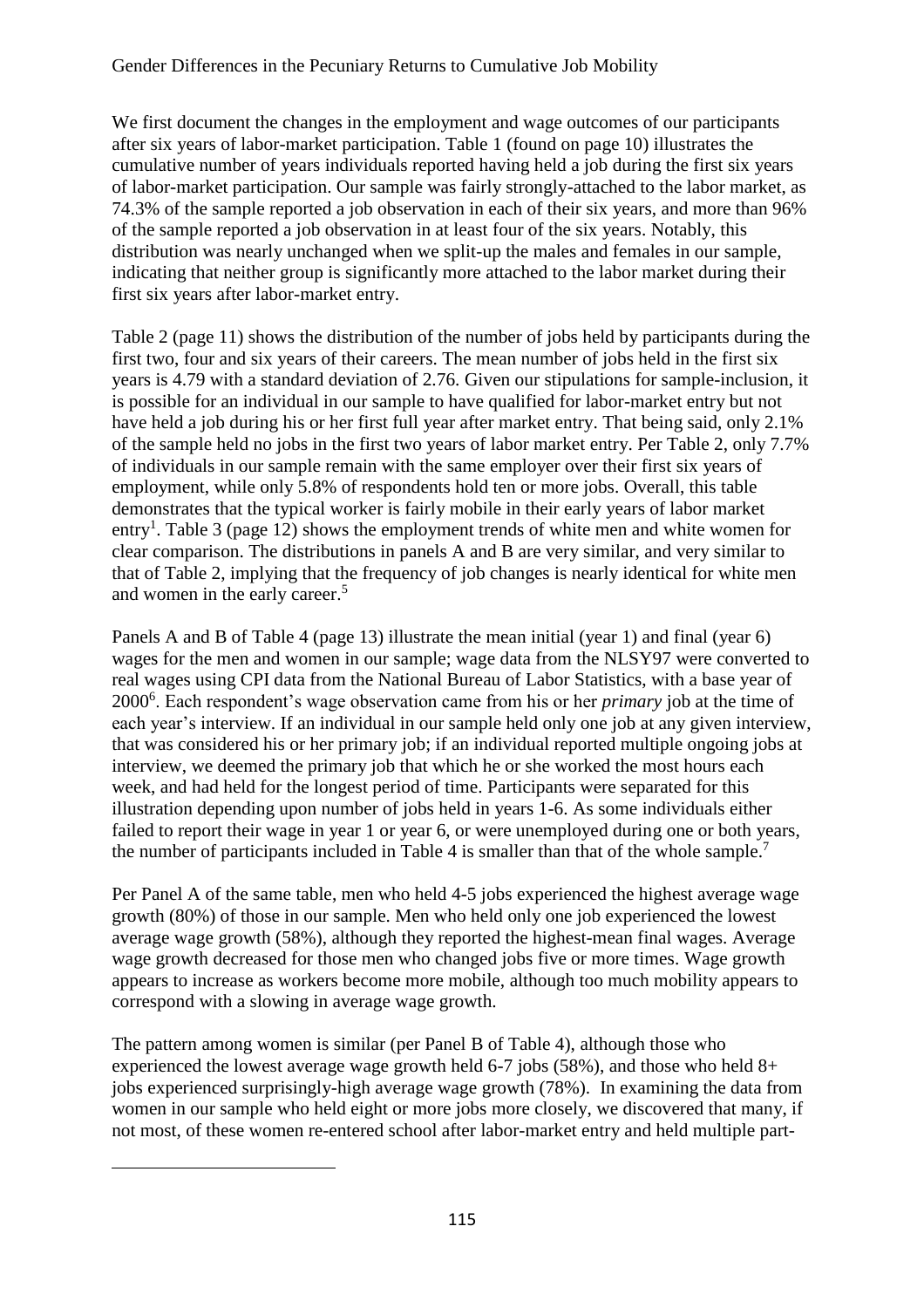time, low-wage jobs while in school. Upon subsequent school exit, many of these women obtained higher-wage, full-time jobs; it seems likely that the observed wage-boost from holding eight or more jobs comes from educational and market-participation effects. For both men and women in our sample, it's worth noting that those who held 1-3 jobs earned, on average, the highest wages in the first year of their careers.

### **IV. Model Specification and Estimations**

In exploring the relationship between cumulative early-career job mobility and wages, our approach follows closely that of Light and McGarry (1998). The wage equation we estimate can be described as:

$$
ln W_{ijt} = \alpha + \beta_1 X_{ijt} + \beta_2 Z_{ijt} + u_{ijt}
$$

Where  $ln W_{ijt}$  represents real hourly wages for individual *i* on job *j* at time *t*. *X* represents a set of regressors intended to control for different types of human capital. These regressors include education level, marital status, whether an individual has a child at home, whether an individual lives in an urban setting or in the south, whether an individual works in a publicsector or union job, whether an individual works part-time or holds multiple jobs simultaneously, and dummy variables for occupation, industry, and year<sup>8</sup>. For regression analysis, we omitted variables for schooling level between twelve and sixteen years, service occupations, service industries, and the year 2000. Therefore, the default individual in our analysis is a person with a service job in a service industry and some college education in the year 2000.

Additionally, *X* includes work experience since the beginning of an individual's career, defined as the number of weeks an individual has worked on any given job divided by 50, which we define as a full year of experience.<sup>9</sup>  $X$  includes a measure of job tenure for each given year, defined as the number of weeks worked at an individual's primary job (which we defined earlier) since he or she started that job, divided by  $50^{10}$  Squared measures of experience and tenure are also included in *X*.

Included in *Z* are the variables of interest for job separations. We included a regressor for separations in two years and separations in six years, to control for both very-early mobility and overall mobility for each individual. We also included squared terms for each regressor, and interactions between separations in two years and separations in six years, and the linear and quadratic tenure terms.

Table 5 (found on page 14) displays summary statistics for many of the variables in *X* and *Z*. While means and standard deviations across men and women are similar for most variables, there are a few notable differences: Women's means for less than 12 years of education and high school diploma are lower than those for men  $(.12 \text{ and } .195 \text{ versus } .137 \text{ and } .256)$ , while means for Bachelor's and Graduate degree completion are higher than those for men (.212 and .084 versus .163 and .052), indicating that the women in our sample are slightly more educated than the men. There's also a slightly higher proportion of married women than men in our sample, with a reported mean of .188 versus that of .128 for men.

In estimating our wage equation, we used simple OLS regression. The error term  $u_{ij}$  is assumed to be a pure random term with mean zero, and to be uncorrelated with our set of regressors. Standard errors are corrected for heteroskedasticity and—as we use multiple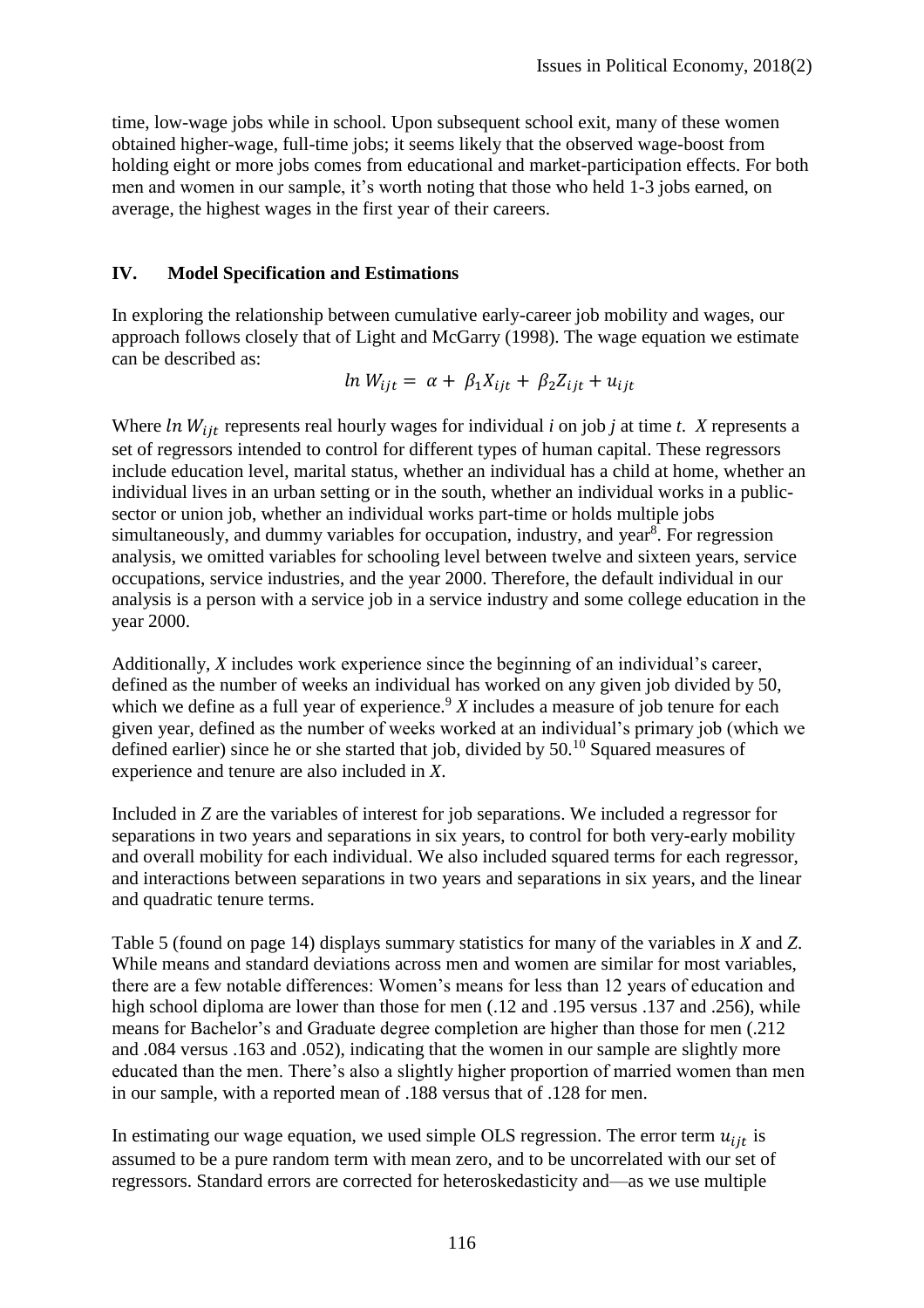observations per person—within-person correlated errors. The results of our estimation are displayed in tables 6 and 7 (on pages 15 and 16), separated for the men and women in our sample. We conducted three regressions, the first of which represents a more standard wage model and therefore includes none of the regressors in *Z.* This is shown in column (1) of tables 6 and 7. The second regression is presented in column (2) of each table, and includes the linear and quadratic terms for job separations in two and six years. The last is displayed in column (3) of each table, and includes the linear terms for separations in two and six years, as well as the interaction terms for separations and the linear and quadratic terms for job tenure. $11$ 

In examining our base regression in column (1) of Table 6 (page 15), it is evident that tenure plays an important role in explaining log wages for the men in our sample. Estimates based on column (1) imply that a white male who holds the same job for five consecutive years will see a 17.5% increase in wages. Columns (2) and (3) include measures of overall mobility and interacted terms with tenure, respectively; coefficients on mobility regressors in column (2) are not significantly different from zero. As such, the relationship between wage and tenure goes largely unchanged; estimates using column (2) imply a wage increase of 16.5%. In column (3), the only regressor of interest whose coefficient is statistically different from zero is that for the interaction between separations in two years and tenure squared; the coefficient on tenure using column (3) now implies a wage increase of 22.5%. Given these results, we are not able to draw any conclusions regarding mobility and log wages for the men in our sample.

Using column (1) in Table 7 (page 16), our estimates imply that a white woman who holds the same job for five consecutive years will experience only a 15.5% increase in wages. Unlike the results for men, column (2) provides coefficients for measures of mobility in both two and six years that are statistically significant at the 5% level. While the two coefficients (0.037 and -0.035) are small and similar in absolute value, their opposing signs imply that a woman's wage trajectory is affected very differently depending upon when her job separations occur. For instance, using estimates from column (2), a woman who changes jobs five times in the first two years of her career and holds the same job for the next four ends up with log wages of 6.753 after six continuous years of labor-market participation. Using the same estimates, a woman who changes jobs once during her first two years and four times during her next four years of labor-market participation (changing jobs roughly once per year) finishes with log wages of only 6.518. The addition of overall mobility measures has little effect on coefficients for tenure, as the implied return to five years of tenure is only slightly lower than that using column (1) at 14.5%.

While coefficients for overall mobility are no longer statistically significant in column (3), coefficients for linear and quadratic interaction terms between mobility and tenure are statistically different from zero at the 5% significance level, and at the 1% significance level in the case of separations over six years and tenure-squared. These results suggest that much of the relationship between mobility and wages comes from the relationship between mobility and tenure. Estimates from column (3) imply that women who undergo persistent mobility or whose mobility occurs later in their careers experience less wage growth than more stable workers and than workers whose mobility occurs early-on—before they move to more stable employer-employee relationships—because they accrue less tenure.

To give a visual representation of tenure and mobility effects in our estimation, we predicted log-wage paths for four types of female workers, estimating wages at one, two, four, and six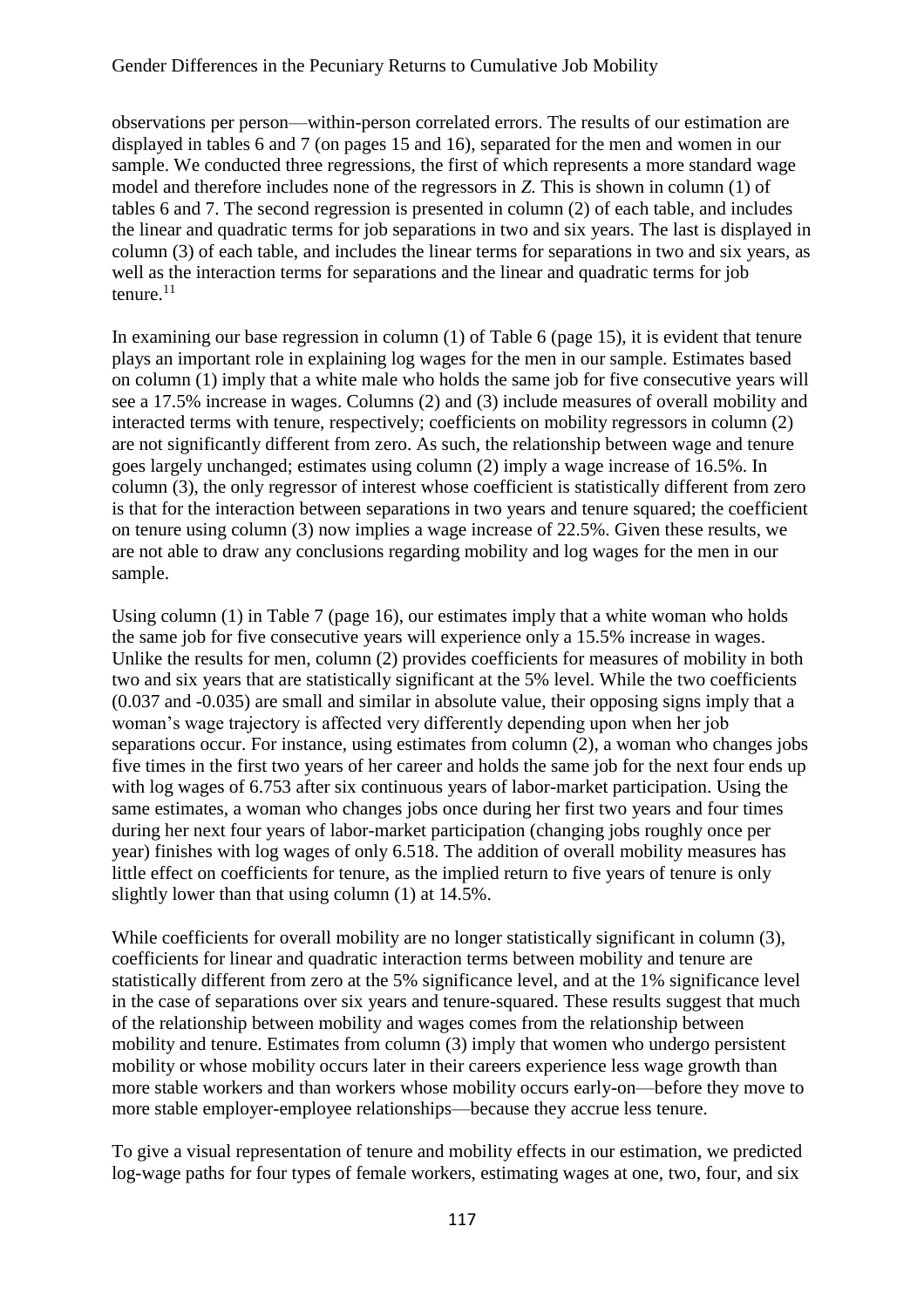years of work experience. The first type of worker is one who holds the same job for the entirety of her career. The second worker experiences five job separations (holds six jobs), all in the first two years of her career. The third worker also experience five job separations, but all of her separations occur in the last four years of her career. The last worker continuously changes jobs, holding ten equally-spaced jobs over the first six years of her career. Each worker is assumed to have worked continuously throughout the first six years of her career, and is the "default" worker in our estimation: she works full-time in a non-union, privatesector job, has some college education (13-15 years of schooling), has never married or divorced, and lives neither in a city nor in the south. These predictions are illustrated in Table 8 and Figure 1 (each found on page 17).

While each of these workers begins at the same place, a wage gap quickly develops, and widens throughout the six years. Non-mobile workers are the most successful initially, but are eventually overtaken by Type 2 workers, who experience the positive effects of mobility in their first two years, little of the negative effects of overall mobility, and accrue a significant amount of tenure over the six-year period. Type 3 workers end up faring the worst, despite the tenure-boost from holding the same job for the first two years of their career. Type 4 workers are essentially cycling-through the same wage level as they move from job to job.

Although these results are promising, our estimates do not control for either time-invariant person-specific effects, or job-specific unobservables, both of which Light and McGarry (1998) suggest may be important for men. If either is correlated with job mobility and tenure, OLS estimates are biased. The inclusion of these and other alternative econometric methods goes beyond the scope and outside of time-constraints of this project, but would account for more complicated error structures. Such research could further shed light on gender differences and the returns to cumulative job mobility, and suggest with which theoretical model of job mobility we should interpret them.

# **V. Conclusions**

The results of our regression analysis provide significant insight into the benefits of earlycareer mobility for the women in our sample. The finding that overall mobility is negatively associated with wage growth is similar to the findings of past research on cumulative job mobility and the early careers of young men (Light and McGarry (1998), Light (2005)). The finding that a Type 2 worker (mobile early-on before finding a long-term employment match) fared best in our estimation is different from Light and McGarry's (1998) conclusion for men from the NLSY79: in every specification of their model, immobile workers had the highest log-wage paths. This could suggest a gender differential effect of mobility on wage growth, namely that while men have been most successful through the accumulation of tenure, women who have fared best have changed jobs multiple times before making a similar longterm commitment. Future research including gender differentials and using alternative econometric methods could provide more insight into the experiences of male workers in the NLSY97 and how they contrast with our findings for female workers.

Given that our sample came from the newer NLSY97 data, this inconsistency with established literature could also suggest generational change in the relationship between mobility and wage growth. Long-term employee-employer relationships continue to become less common in the US economy (Farber (2008)) and the generational increase in mobility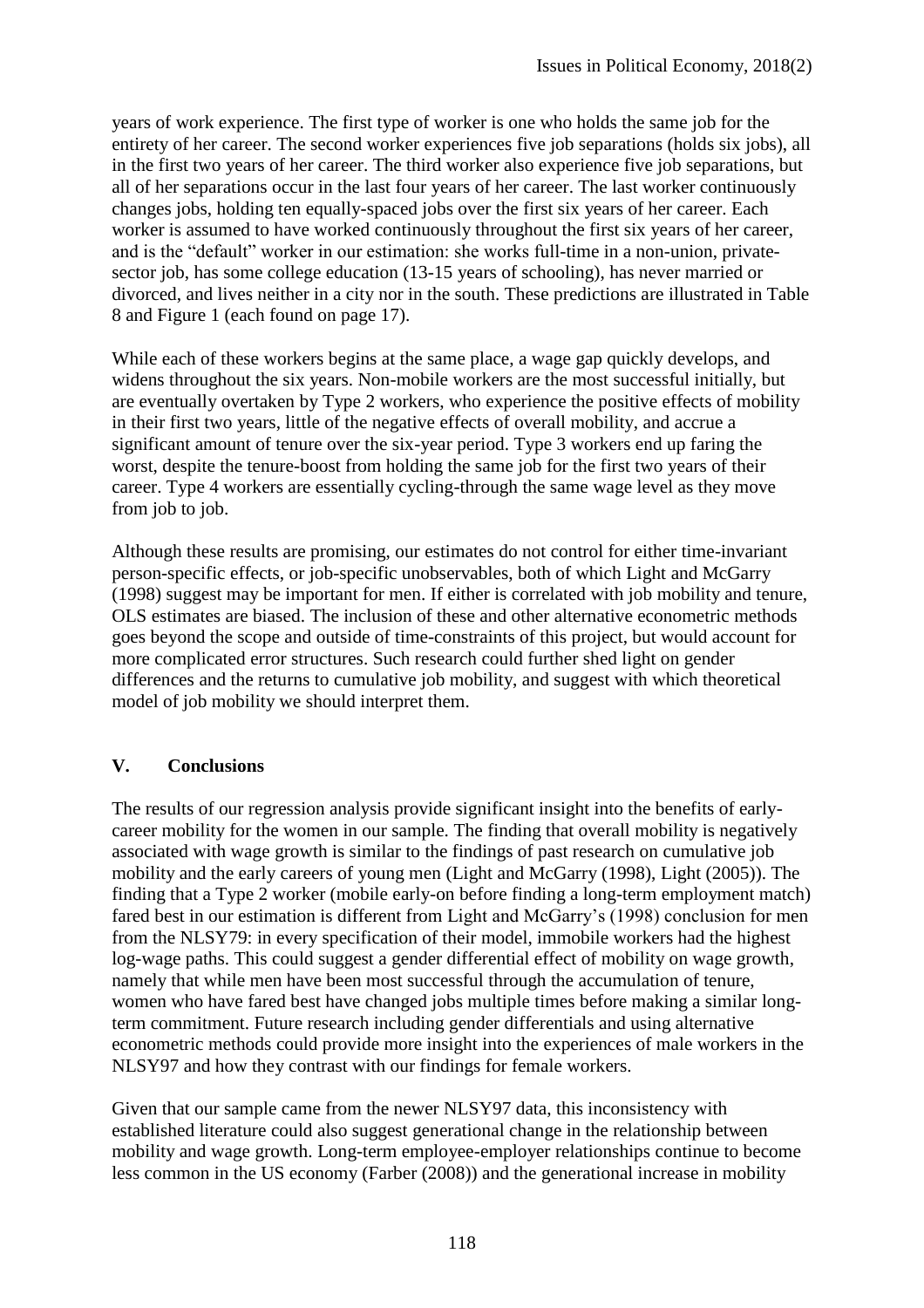Gender Differences in the Pecuniary Returns to Cumulative Job Mobility

during the early career is corroborated when comparing the mobility of workers in our NLSY97 sample to those in Light & McGarry's 1998 sample from the NLSY79. Regression results for our sample of white women suggest that while constant turnover does not benefit workers, frequent job changes in the early career may have a positive effect on wage growth. Further research involving comparison with earlier cohorts could lend credence to this conclusion, and to the implication that for young women, changing jobs early while searching for a more stable employment match is becoming an increasingly effective path to higher wages.

#### **VI. References**

- Blau, Francine D., and Lawrence M. Kahn. *Gender differences in pay*. No. w7732. National bureau of economic research, 2000.
- Blumen, Isadore. *The industrial mobility of labor as a probability process*. No. 6. Cornell University, 1955.
- Farber, Henry S. *Employment insecurity: The decline in worker-firm attachment in the United States*. Center for Economic Policy Studies, Princeton University, 2008.
- Fuller, Sylvia. "Job mobility and wage trajectories for men and women in the United States." *American Sociological Review* 73.1 (2008): 158-183.
- Hollister, Matissa. "Employment stability in the US labor market: Rhetoric versus reality." *Annual Review of Sociology* 37 (2011): 305-324.
- Jovanovic, Boyan. "Job Matching and the Theory of Turnover." *Journal of Political Economy* 87 (Oct. 1979a): 972-990.
- Jovanovic, Boyan. "Firm-Specific Capital and Turnover." *Journal of Political Economy* 87 (Dec. 1979b): 1246-1259
- Keith, Kristen, and Abagail McWilliams. "The wage effects of cumulative job mobility." *ILR Review* 49.1 (1995): 121-137.
- Keith, Kristen, and Abagail McWilliams. "JOB MOBILITY AND GENDER‐BASED WAGE GROWTH DIFFERENTIALS." *Economic Inquiry* 35.2 (1997): 320-333.
- Keith, Kristen, and Abagail McWilliams. "The returns to mobility and job search by gender." *ILR Review* 52.3 (1999): 460-477.
- Light, Audrey. "Estimating returns to schooling: When does the career begin?." *Economics of education review* 17.1 (1998): 31-45.
- Light, Audrey. "Job mobility and wage growth: evidence from the NLSY79." *Monthly Lab. Rev.* 128 (2005): 33.
- Light, Audrey, and Kathleen McGarry. "Job change patterns and the wages of young men." *The Review of Economics and Statistics* 80.2 (1998): 276-286.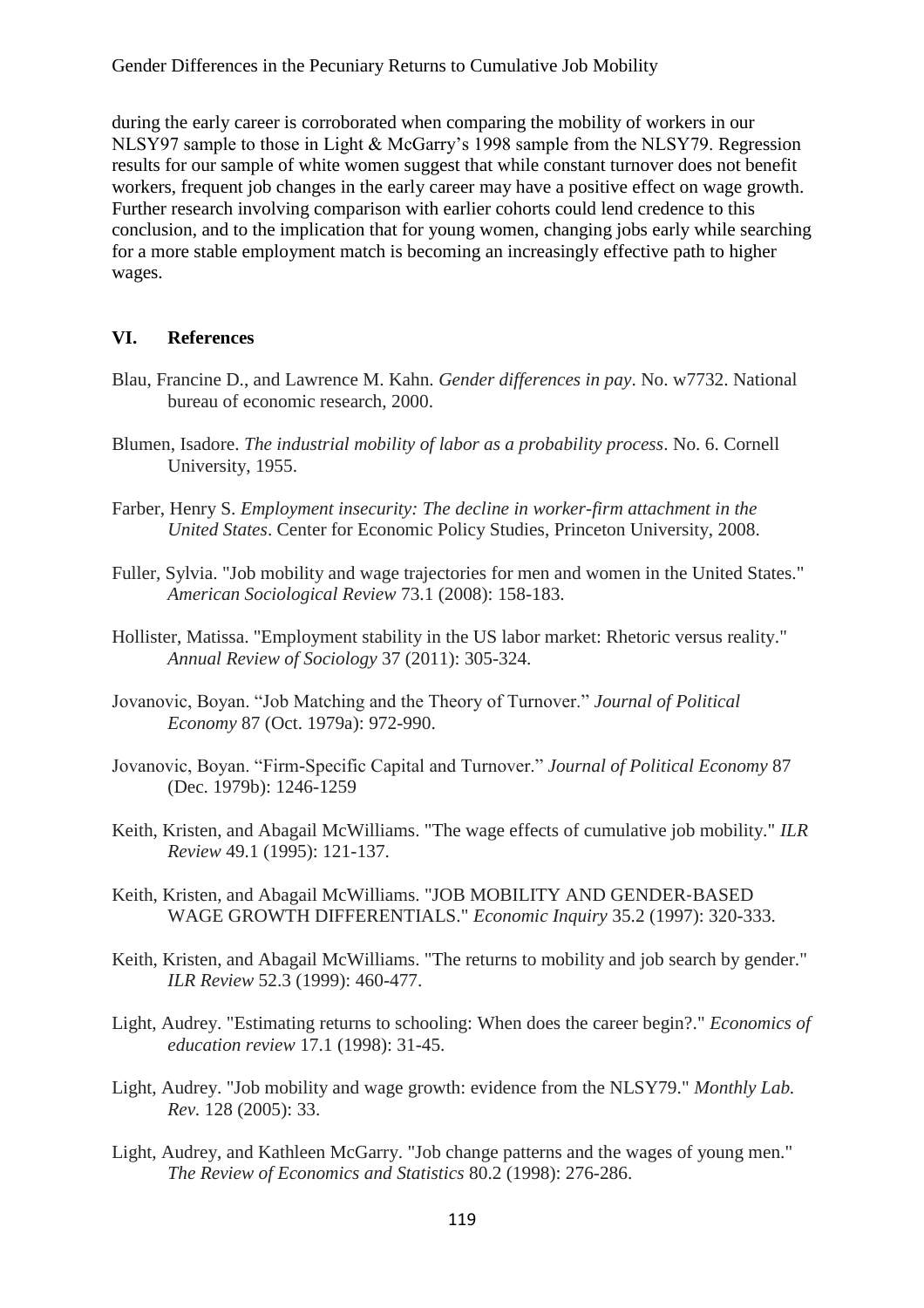- Loprest, Pamela J. "Gender differences in wage growth and job mobility." *The American Economic Review* 82.2 (1992): 526-532.
- Munasinghe, Lalith, and Karl Sigman. "A hobo syndrome? Mobility, wages, and job turnover." *Labour Economics* 11.2 (2004): 191-218.
- Neumark, David. "Youth labor markets in the United States: Shopping around vs. staying put." *Review of Economics and Statistics* 84.3 (2002): 462-482.
- Ruhm, Christopher J. "The economic consequences of labor mobility." *ILR Review* 41.1 (1987): 30-42.
- Topel, Robert H., and Michael P. Ward. "Job mobility and the careers of young men." *The Quarterly Journal of Economics* 107.2 (1992): 439-479.

#### **VII. Appendix**

The table below shows the breakdown of the total number of years worked by all participants in our sample.

Note: "Years Worked" in this context denotes the cumulative number of years individuals

| ramocr or reard |                        |        |                     |        |                     |        |  |  |  |
|-----------------|------------------------|--------|---------------------|--------|---------------------|--------|--|--|--|
|                 |                        |        |                     |        | <b>Total Number</b> |        |  |  |  |
| Years           | <b>Total Number of</b> | $%$ of | <b>Total Number</b> | $%$ of | of White            | $%$ of |  |  |  |
| worked          | Participants           | sample | of White Males      | sample | Females             | sample |  |  |  |
|                 |                        |        |                     |        |                     |        |  |  |  |
| $\mathbf{1}$    | 35                     | 1.0    | 15                  | 0.8    | 19                  | 1.2    |  |  |  |
|                 |                        |        |                     |        |                     |        |  |  |  |
| $\overline{2}$  | 41                     | 1.2    | 22                  | 1.2    | 19                  | 1.2    |  |  |  |
|                 |                        |        |                     |        |                     |        |  |  |  |
| 3               | 82                     | 2.4    | 47                  | 2.6    | 35                  | 2.1    |  |  |  |
|                 |                        |        |                     |        |                     |        |  |  |  |
| $\overline{4}$  | 223                    | 6.5    | 115                 | 6.3    | 108                 | 6.6    |  |  |  |
|                 |                        |        |                     |        |                     |        |  |  |  |
| 5               | 506                    | 14.7   | 265                 | 14.6   | 241                 | 14.7   |  |  |  |
|                 |                        |        |                     |        |                     |        |  |  |  |
| 6               | 2566                   | 74.3   | 1351                | 74.4   | 1215                | 74.2   |  |  |  |
|                 |                        |        |                     |        |                     |        |  |  |  |
| Total           | 3452                   | 100.0  | 1815                | 100.0  | 1637                | 100.0  |  |  |  |

**Table 1- Number of Years Worked**

reported having held any job during their first six years of labor-market participation.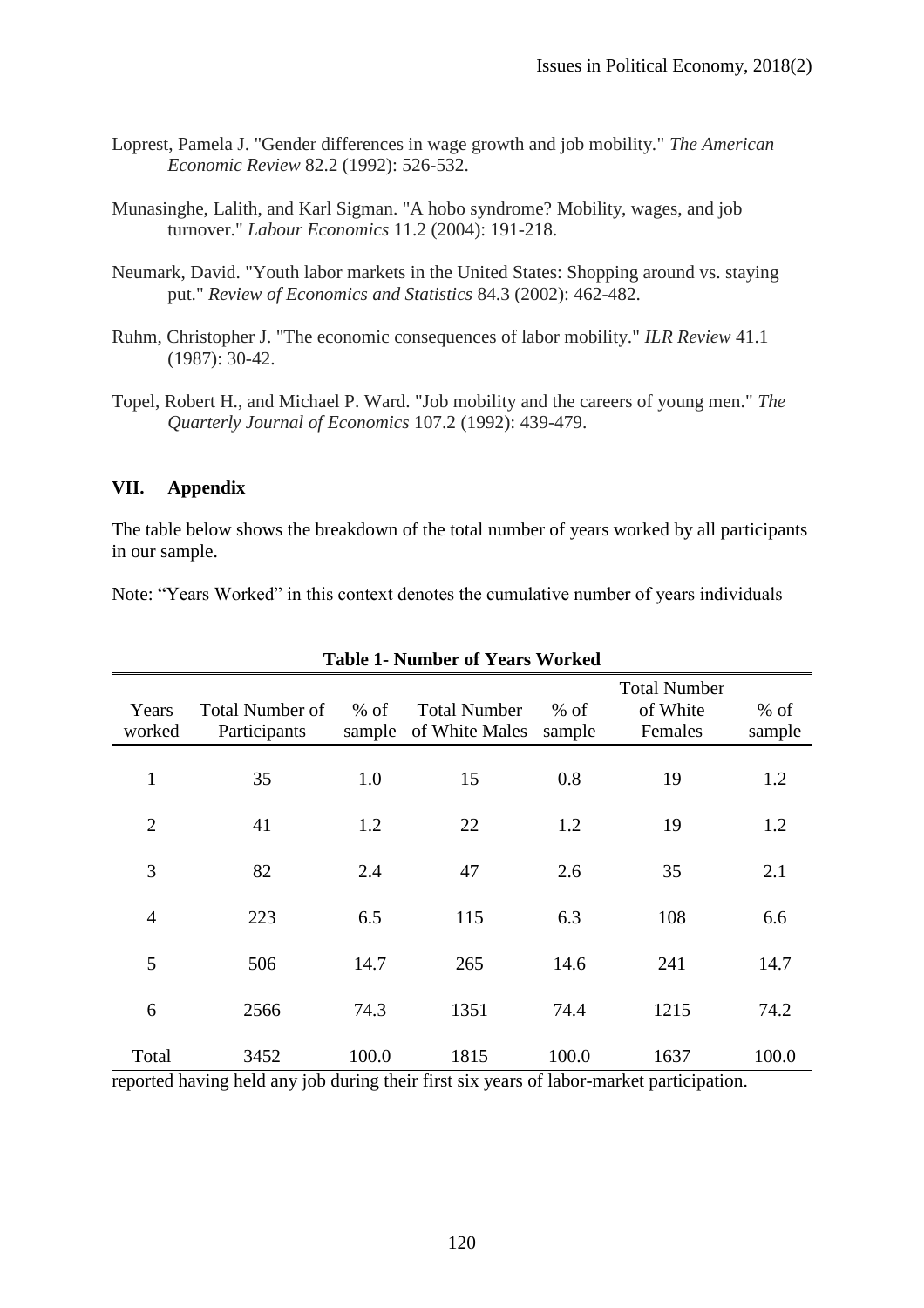The following table shows the distribution of the total number of jobs held by all our participants within the first 6 years.

| <b>Total</b>                         | 2 years                                |                  | 4 years                                |                  | 6 years                                |                  |  |  |
|--------------------------------------|----------------------------------------|------------------|----------------------------------------|------------------|----------------------------------------|------------------|--|--|
| <b>Number of</b><br><b>Jobs Held</b> | <b>Total Number</b><br>of Participants | $%$ of<br>sample | <b>Total Number</b><br>of Participants | $%$ of<br>sample | <b>Total Number</b><br>of Participants | $%$ of<br>sample |  |  |
| $\overline{0}$                       | 73                                     | 2.1              | 25                                     | 0.7              |                                        | $\overline{0}$   |  |  |
| $\mathbf{1}$                         | 914                                    | 26.5             | 460                                    | 13.3             | 265                                    | 7.7              |  |  |
| $\overline{2}$                       | 999                                    | 28.9             | 706                                    | 20.5             | 486                                    | 14.1             |  |  |
| 3                                    | 739                                    | 21.4             | 662<br>19.2                            |                  | 516                                    | 14.9             |  |  |
| $\overline{4}$                       | 388                                    | 11.2             | 16.0<br>552                            |                  | 554                                    | 16.0             |  |  |
| 5                                    | 200                                    | 5.8              | 421                                    | 12.2             | 459                                    | 13.3             |  |  |
| 6                                    | 76                                     | 2.2              | 269                                    | 7.8              | 361                                    | 10.5             |  |  |
| 7                                    | 30                                     | 0.9              | 164                                    | 4.8              | 295                                    | 8.5              |  |  |
| 8                                    | 18                                     | 0.5              | 82                                     | 2.4              | 188                                    | 5.4              |  |  |
| 9                                    | 10                                     | 0.3              | 44                                     | 1.3              | 127                                    | 3.7              |  |  |
| $10+$                                | 5                                      | 0.2              | 67                                     | 1.9              | 201                                    | 5.8              |  |  |
| Total                                | 3452                                   | 100              | 3452                                   | 100              | 3452                                   | 100              |  |  |
| <b>Mean</b>                          | 2.5                                    |                  | 3.69                                   |                  | 4.79                                   |                  |  |  |
| S.D                                  | (1.51)                                 |                  | (2.21)                                 |                  | (2.76)                                 |                  |  |  |
| Maximum                              | 13                                     |                  | 18                                     |                  | 19                                     |                  |  |  |

**Table 2- Number of Jobs Held**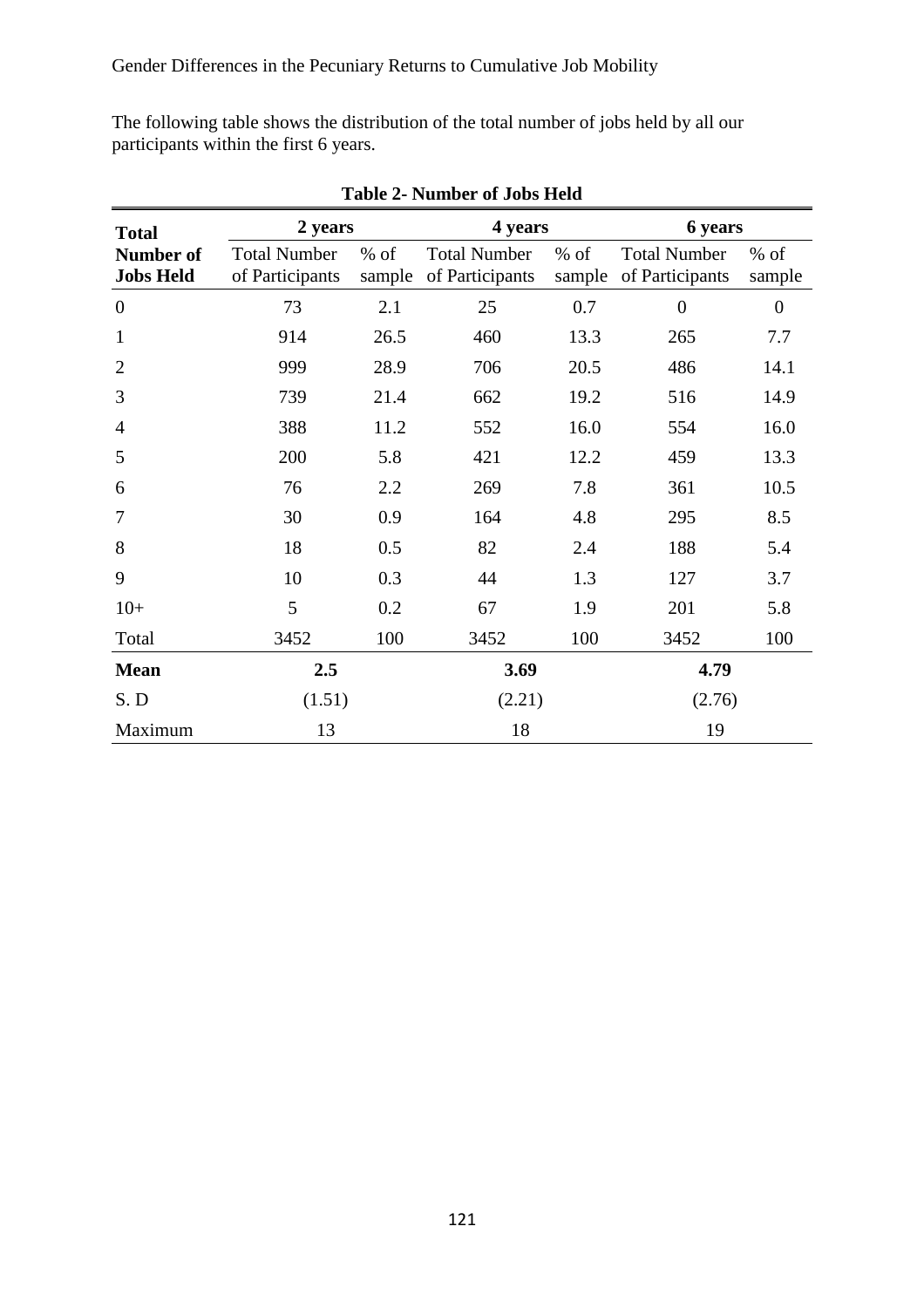| <b>Total</b>     |        | 2 years |                          |        | 4 years |                         |                | <b>6</b> years |            |
|------------------|--------|---------|--------------------------|--------|---------|-------------------------|----------------|----------------|------------|
| <b>Number</b>    | Number |         |                          | Number |         |                         | Number         |                |            |
| of Jobs          | of     | $%$ of  |                          | of     | $%$ of  |                         | of             | $%$ of         | cumulative |
| <b>Held</b>      | males  |         | sample cumulative% males |        |         | sample cumulative males |                | sample %       |            |
| $\boldsymbol{0}$ | 42     | 2.3     | 2.3                      | 15     | 0.8     | 0.8                     | $\overline{0}$ | 0.0            | 0.0        |
| $\mathbf{1}$     | 473    | 26.1    | 28.4                     | 235    | 12.9    | 13.8                    | 134            | 7.4            | 7.4        |
| $\overline{2}$   | 528    | 29.1    | 57.5                     | 380    | 20.9    | 34.7                    | 268            | 14.8           | 22.2       |
| 3                | 413    | 22.8    | 80.2                     | 363    | 20.0    | 54.7                    | 278            | 15.3           | 37.5       |
| $\overline{4}$   | 189    | 10.4    | 90.6                     | 277    | 15.3    | 70.0                    | 286            | 15.8           | 53.2       |
| 5                | 94     | 5.2     | 95.8                     | 223    | 12.3    | 82.3                    | 236            | 13.0           | 66.2       |
| 6                | 41     | 2.3     | 98.1                     | 141    | 7.8     | 90.0                    | 205            | 11.3           | 77.5       |
| 7                | 13     | 0.7     | 98.8                     | 79     | 4.4     | 94.4                    | 144            | 7.9            | 85.5       |
| 8                | 12     | 0.7     | 99.5                     | 45     | 2.5     | 96.9                    | 91             | 5.0            | 90.5       |
| 9                | 7      | 0.4     | 99.8                     | 20     | 1.1     | 98.0                    | 69             | 3.8            | 94.3       |
| $10+$            | 3      | 0.2     | 100                      | 37     | 2.0     | 100                     | 104            | 5.7            | 100        |
| Total            | 1815   | 100     |                          | 1815   | 100     | $\qquad \qquad$         | 1815           | 100            |            |
| <b>Mean</b>      |        | 2.49    |                          |        | 3.67    |                         |                | 4.76           |            |
| S.D              |        | (1.52)  |                          |        | (2.20)  |                         |                | (2.76)         |            |
| Maximum          |        | 10      |                          |        | 16      |                         |                | 19             |            |

**Table 3-** The distribution of the total number of total jobs held by both genders.

**Panel A –** Males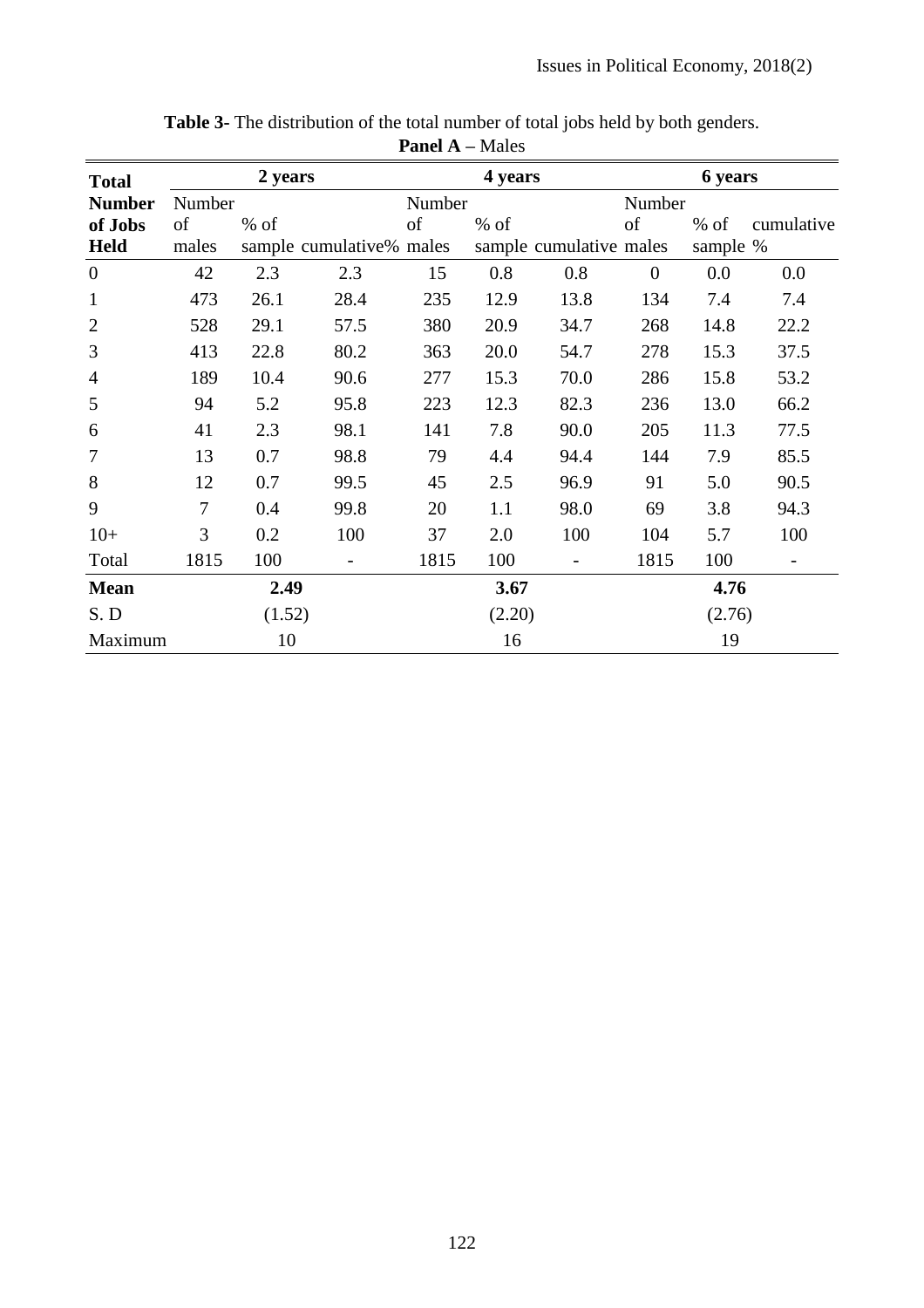Gender Differences in the Pecuniary Returns to Cumulative Job Mobility

| $\Gamma$ aliei d $\Gamma$ – Feinaies |                               |        |                  |       |           |                  |                |           |           |
|--------------------------------------|-------------------------------|--------|------------------|-------|-----------|------------------|----------------|-----------|-----------|
|                                      | 2 years<br>4 years<br>6 years |        |                  |       |           |                  |                |           |           |
| Total                                | Numbe                         |        |                  | Numbe |           |                  | Numbe          |           |           |
| Number                               | r of                          | $%$ of |                  | r of  | $%$ of    |                  | r of           | $%$ of    |           |
| of jobs                              | female                        | sampl  | cumulativ female |       | sampl     | cumulativ female |                | sampl     | cumulativ |
| held                                 | S                             | e      | e %              | S     | ${\bf e}$ | e %              | S              | ${\rm e}$ | e %       |
| $\boldsymbol{0}$                     | 31                            | 1.9    | 1.9              | 10    | 0.6       | 0.6              | $\overline{0}$ | 0.0       | 0.0       |
| $\mathbf{1}$                         | 441                           | 26.9   | 28.8             | 225   | 13.7      | 14.4             | 131            | 8.0       | 8.0       |
| $\overline{2}$                       | 471                           | 28.8   | 57.6             | 326   | 19.9      | 34.3             | 218            | 13.3      | 21.3      |
| 3                                    | 326                           | 19.9   | 77.5             | 299   | 18.3      | 52.5             | 238            | 14.5      | 35.9      |
| $\overline{4}$                       | 199                           | 12.2   | 89.7             | 275   | 16.8      | 69.3             | 268            | 16.4      | 52.2      |
| 5                                    | 106                           | 6.5    | 96.2             | 198   | 12.1      | 81.4             | 223            | 13.6      | 65.9      |
| 6                                    | 35                            | 2.1    | 98.3             | 128   | 7.8       | 89.3             | 156            | 9.5       | 75.4      |
| 7                                    | 17                            | 1.0    | 99.3             | 85    | 5.2       | 94.4             | 151            | 9.2       | 84.6      |
| 8                                    | 6                             | 0.4    | 99.7             | 37    | 2.3       | 96.7             | 97             | 5.9       | 90.5      |
| 9                                    | 3                             | 0.2    | 99.9             | 24    | 1.5       | 98.2             | 58             | 3.5       | 94.1      |
| $10+$                                | $\overline{2}$                | 0.1    | 100              | 30    | 1.8       | 100              | 97             | 5.9       | 100       |
| Total                                | 1637                          | 100    |                  | 1637  | 100       |                  | 1637           | 100       |           |
| <b>Mean</b>                          |                               | 2.51   |                  |       | 3.71      |                  |                | 4.82      |           |
| S.D                                  |                               | (1.51) |                  |       | (2.21)    |                  |                | (2.77)    |           |
| Maximu                               |                               |        |                  |       |           |                  |                |           |           |
| m                                    |                               | 13     |                  |       | 18        |                  |                | 19        |           |

|  |  | <b>Panel B</b> – Females |
|--|--|--------------------------|
|--|--|--------------------------|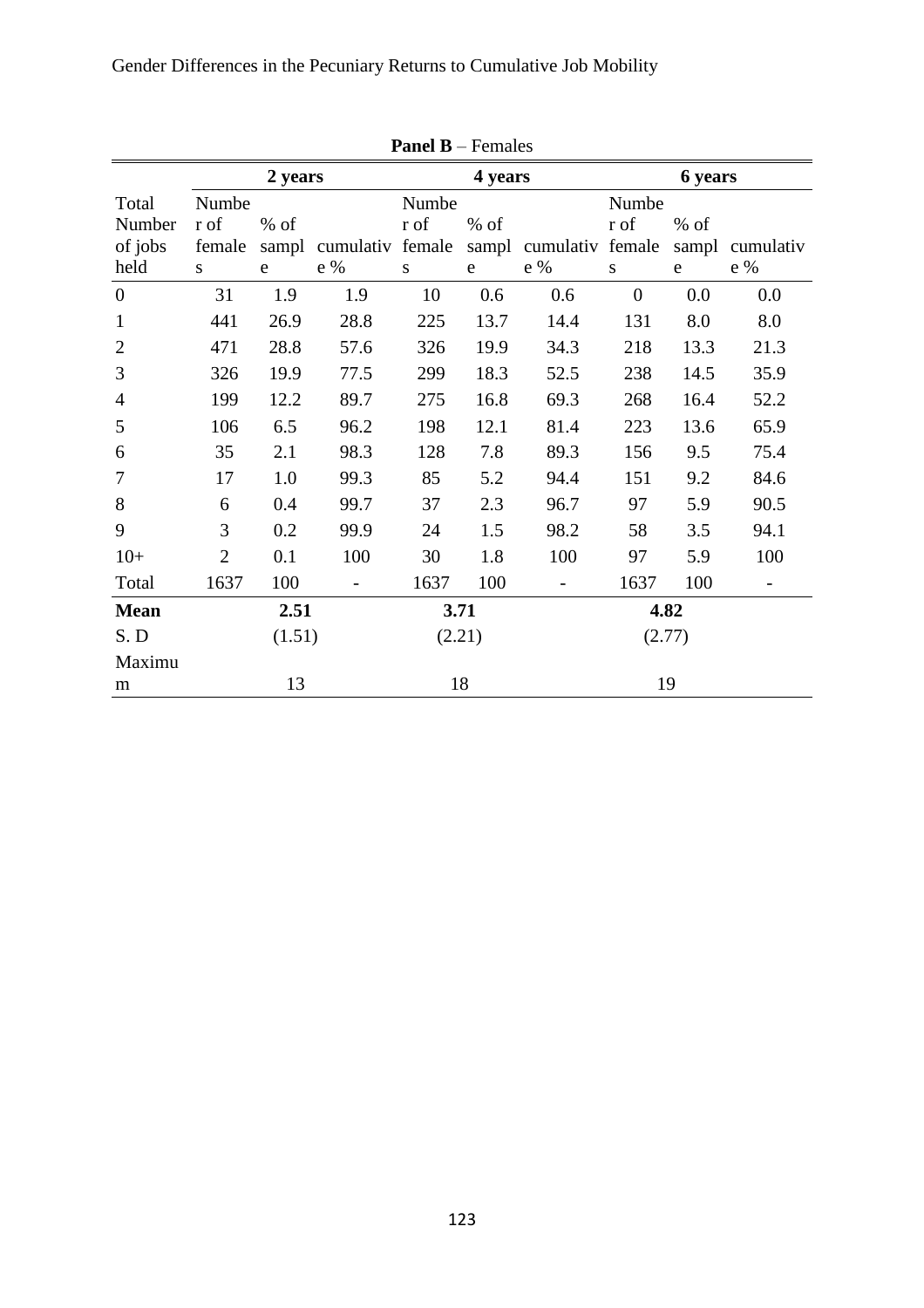| <b>Panel A – Males</b>       |                                                    |         |         |         |         |  |  |  |
|------------------------------|----------------------------------------------------|---------|---------|---------|---------|--|--|--|
|                              | Number of Jobs Held During First 6 Years of Career |         |         |         |         |  |  |  |
| Variable                     | 1                                                  | $2 - 3$ | $4 - 5$ | $6 - 7$ | $8+$    |  |  |  |
| <b>Initial wage</b>          | 9.67                                               | 10.36   | 9.24    | 9.02    | 9.69    |  |  |  |
|                              | (4.19)                                             | (10.16) | (5.50)  | (6.49)  | (10.03) |  |  |  |
| <b>Final wage</b>            | 12.83                                              | 13.40   | 14.07   | 12.80   | 13.54   |  |  |  |
|                              | (11.09)                                            | (9.84)  | (10.12) | (6.98)  | (8.50)  |  |  |  |
| (Percent change in wage)/100 | 0.58                                               | 0.60    | 0.80    | 0.67    | 0.63    |  |  |  |
|                              | (1.71)                                             | (1.40)  | (1.47)  | (1.29)  | (0.89)  |  |  |  |
| Number of Respondents        | 76                                                 | 304     | 265     | 190     | 133     |  |  |  |

**Table 4** - The initial and final real wage observations of both genders, based on the number of jobs held during the first 6 years of labour market entry, using the year 2000 as our base year.

| <b>Panel B</b> – Females                           |        |         |         |         |        |  |  |  |
|----------------------------------------------------|--------|---------|---------|---------|--------|--|--|--|
| Number of Jobs Held During First 6 Years of Career |        |         |         |         |        |  |  |  |
| Variable                                           | 1      | $2 - 3$ | $4 - 5$ | $6 - 7$ | $8+$   |  |  |  |
| <b>Initial wage</b>                                | 9.09   | 8.72    | 8.50    | 8.01    | 7.23   |  |  |  |
|                                                    | (5.07) | (4.60)  | (5.13)  | (4.91)  | (2.59) |  |  |  |
| <b>Final wage</b>                                  | 13.07  | 12.95   | 12.73   | 11.03   | 11.84  |  |  |  |
|                                                    | (7.54) | (8.38)  | (9.15)  | (7.14)  | (9.52) |  |  |  |
| (Percent change in wage)/100                       | 0.71   | 0.76    | 0.75    | 0.58    | 0.78   |  |  |  |
|                                                    | (1.40) | (1.74)  | (1.45)  | (1.21)  | (1.66) |  |  |  |
| Number of Respondents                              | 69     | 248     | 284     | 179     | 142    |  |  |  |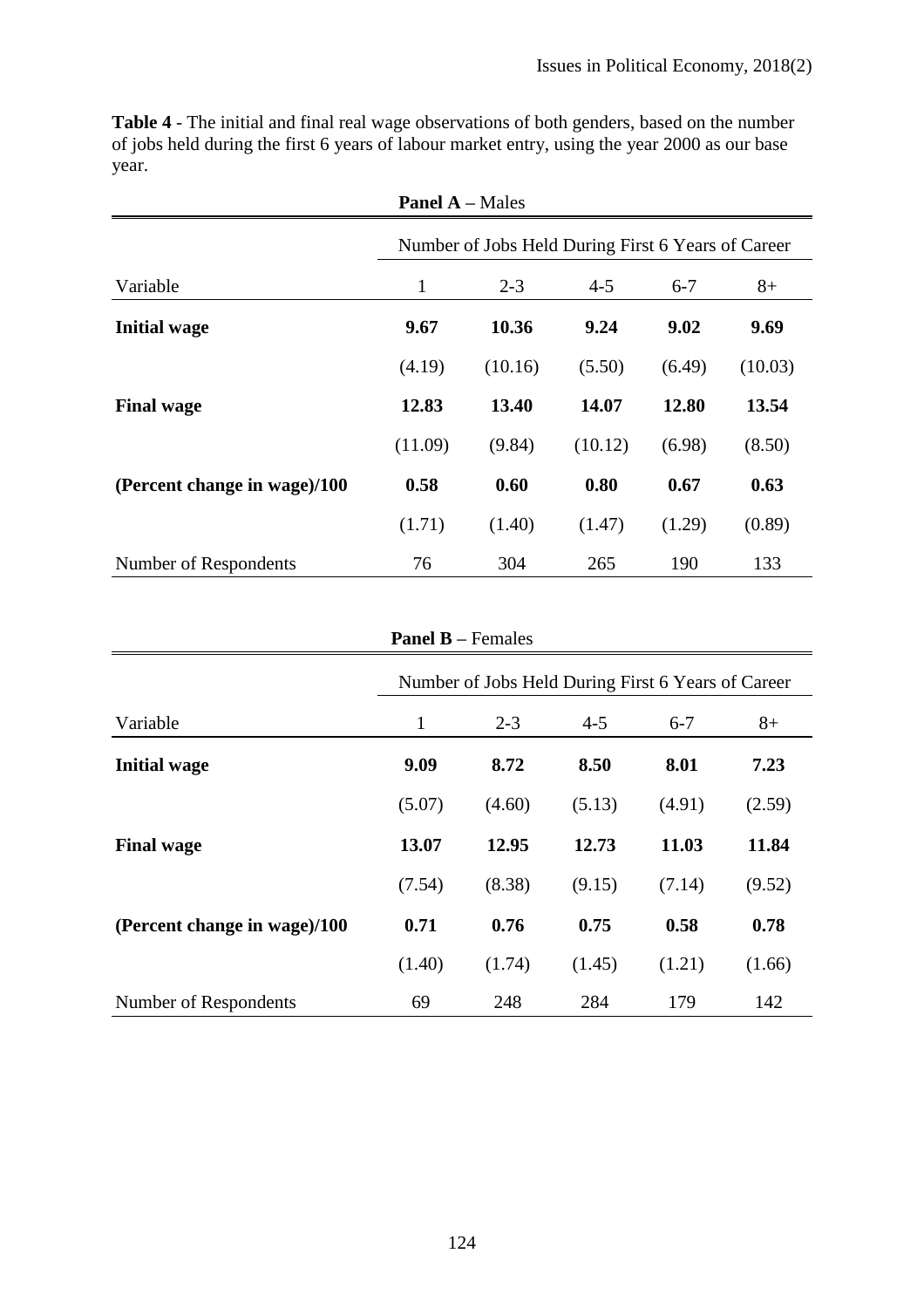# Gender Differences in the Pecuniary Returns to Cumulative Job Mobility

# **Table 5** – Summary Statistics

|                                 |       | Men                       | Women |                           |  |
|---------------------------------|-------|---------------------------|-------|---------------------------|--|
| Variable                        | Mean  | <b>Standard Deviation</b> | Mean  | <b>Standard Deviation</b> |  |
| logwage                         | 6.87  | 0.53                      | 6.744 | 0.554                     |  |
| Separations in 2 years          | 1.48  | 1.515                     | 1.52  | 1.512                     |  |
| Separations in 6 years          | 3.76  | 2.764                     | 3.834 | 2.769                     |  |
| Years of Tenure                 | 1.96  | 2.003                     | 1.91  | 1.867                     |  |
| Years of Experience             | 2.62  | 1.744                     | 2.645 | 1.71                      |  |
| Part-time                       | 0.165 | 0.371                     | 0.245 | 0.43                      |  |
| Dual-job Holder                 | 0.385 | 0.487                     | 0.369 | 0.483                     |  |
| <b>Public Sector Employment</b> | 0.02  | 0.142                     | 0.027 | 0.161                     |  |
| <12 years of Education          | 0.137 | 0.344                     | 0.12  | 0.326                     |  |
| High School Diploma             | 0.256 | 0.437                     | 0.195 | 0.396                     |  |
| Bachelor's Degree               | 0.163 | 0.369                     | 0.212 | 0.409                     |  |
| Graduate Degree                 | 0.052 | 0.223                     | 0.084 | 0.278                     |  |
| South                           | 0.234 | 0.424                     | 0.247 | 0.431                     |  |
| Urban                           | 0.608 | 0.488                     | 0.614 | 0.487                     |  |
| Married                         | 0.128 | 0.334                     | 0.188 | 0.391                     |  |
| Divorced                        | 0.02  | 0.13                      | 0.022 | 0.146                     |  |
| Children                        | 0.113 | 0.317                     | 0.108 | 0.31                      |  |
| Union Job                       | 0.053 | 0.224                     | 0.043 | 0.203                     |  |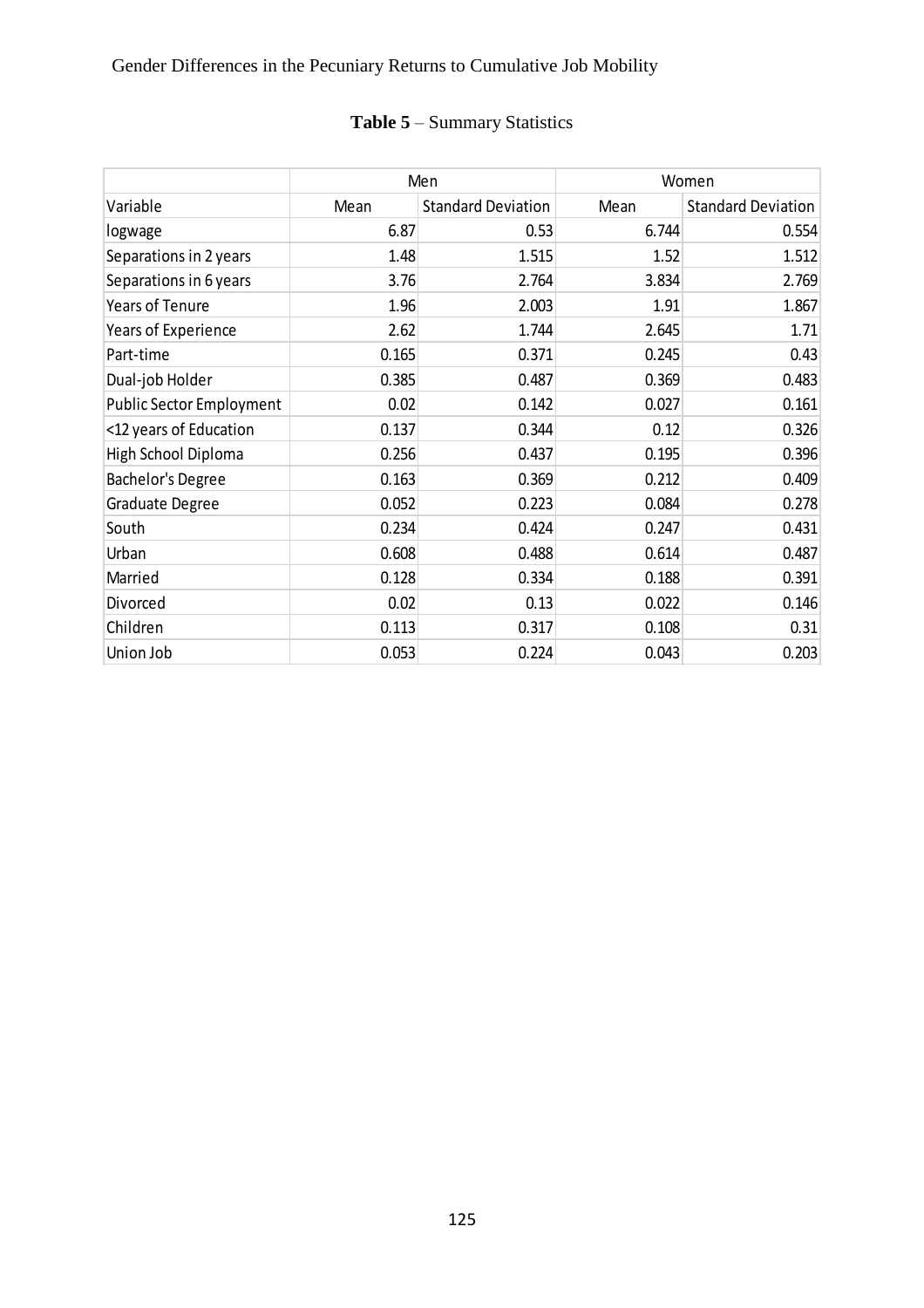|                                                    | (1)         | (2)   |             |       | (3)         |       |
|----------------------------------------------------|-------------|-------|-------------|-------|-------------|-------|
|                                                    | Coeff.      | S.E.  | Coeff.      | S.E   | Coeff.      | S.E   |
| separations in 2 years                             |             |       | 0.006       | 0.017 | $-0.007$    | 0.012 |
| (separations in 2 years) $\sqrt{2}$                |             |       | $-0.001$    | 0.003 |             |       |
| (separations in 2 years)<br>*tenure                |             |       |             |       | 0.010       | 0.007 |
| (separations in 2 years)<br>*(tenure) $\gamma$ 2   |             |       |             |       | $-0.001*$   | 0.001 |
| separations in 6 years                             |             |       | $-0.016$    | 0.011 | 0.007       | 0.007 |
| (separations in 6 years) $\frac{1}{2}$             |             |       | 0.001       | 0.001 |             |       |
| (separations in 6 years)<br>*tenure                |             |       |             |       | $-0.006$    | 0.004 |
| (separations in 6 years)<br>*(tenure) $^{\wedge}2$ |             |       |             |       | 0.0004      | 0.001 |
| years of job tenure                                | $0.059***$  | 0.010 | $0.058***$  | 0.010 | $0.070***$  | 0.015 |
| (years of job tenure) $\lambda$ 2                  | $-0.005***$ | 0.001 | $-0.005***$ | 0.001 | $-0.005***$ | 0.001 |
| years of work experience                           | $0.026*$    | 0.015 | $0.026*$    | 0.015 | 0.025       | 0.015 |
| (years of work experience)<br>$^{\wedge}2$         | 0.001       | 0.002 | 0.001       | 0.002 | 0.001       | 0.002 |
| 1 if years in school is                            |             |       |             |       |             |       |
| <12                                                | $-0.051**$  | 0.026 | $-0.051**$  | 0.026 | $-0.052**$  | 0.024 |
| 12                                                 | 0.002       | 0.023 | $-0.002$    | 0.024 | 0.002       | 0.024 |
| 16                                                 | $0.106***$  | 0.030 | $0.106***$  | 0.030 | $0.104***$  | 0.030 |
| >17                                                | $0.181***$  | 0.054 | $0.180***$  | 0.054 | $0.181***$  | 0.054 |
| 1 if married                                       | $0.148***$  | 0.026 | $0.150***$  | 0.026 | $0.148***$  | 0.026 |
| 1 if divorced                                      | $-0.002$    | 0.055 | $-0.002$    | 0.054 | 0.002       | 0.055 |
| 1 if children at home                              | $-0.016$    | .024  | $-.016$     | .024  | $-0.015$    | .024  |
| 1 if works $<$ 35 h/wk.                            | $-0.163***$ | 0.022 | $-0.163***$ | 0.022 | $-0.163***$ | 0.022 |
| 1 if gov't job                                     | $-0.044$    | 0.037 | $-0.045$    | 0.037 | $-0.044$    | 0.037 |
| 1 if union job                                     | $0.160***$  | 0.030 | $0.161***$  | 0.030 | $0.159***$  | 0.030 |
| 1 if lives in city                                 | 0.023       | 0.018 | 0.023       | 0.018 | 0.024       | 0.018 |
| 1 if lives in South                                | $-0.070***$ | 0.021 | $-0.070***$ | 0.021 | $-0.070***$ | 0.021 |
| Intercept                                          | $6.556***$  | 0.036 | $6.579***$  | 0.041 | $6.537***$  | 0.042 |
| root mean square error                             | 0.47893     |       | 0.4788      |       | 0.47883     |       |
| number of observations                             | 7017        |       | 7017        |       | 7017        |       |
| $R^2$                                              | 0.188       |       | 0.189       |       | 0.189       |       |

**Table 6** - Estimates of Alternative Wage Models: Men

Note: \*p<0.1; \*\*p<0.05; \*\*\*p<0.01. These regressions use the simple OLS model with robust standard- errors and id- clustering to correct for heteroscedasticity. From this chart, we omitted variables for industry and occupation participation, and dummy-variables for year, which are included in our regression.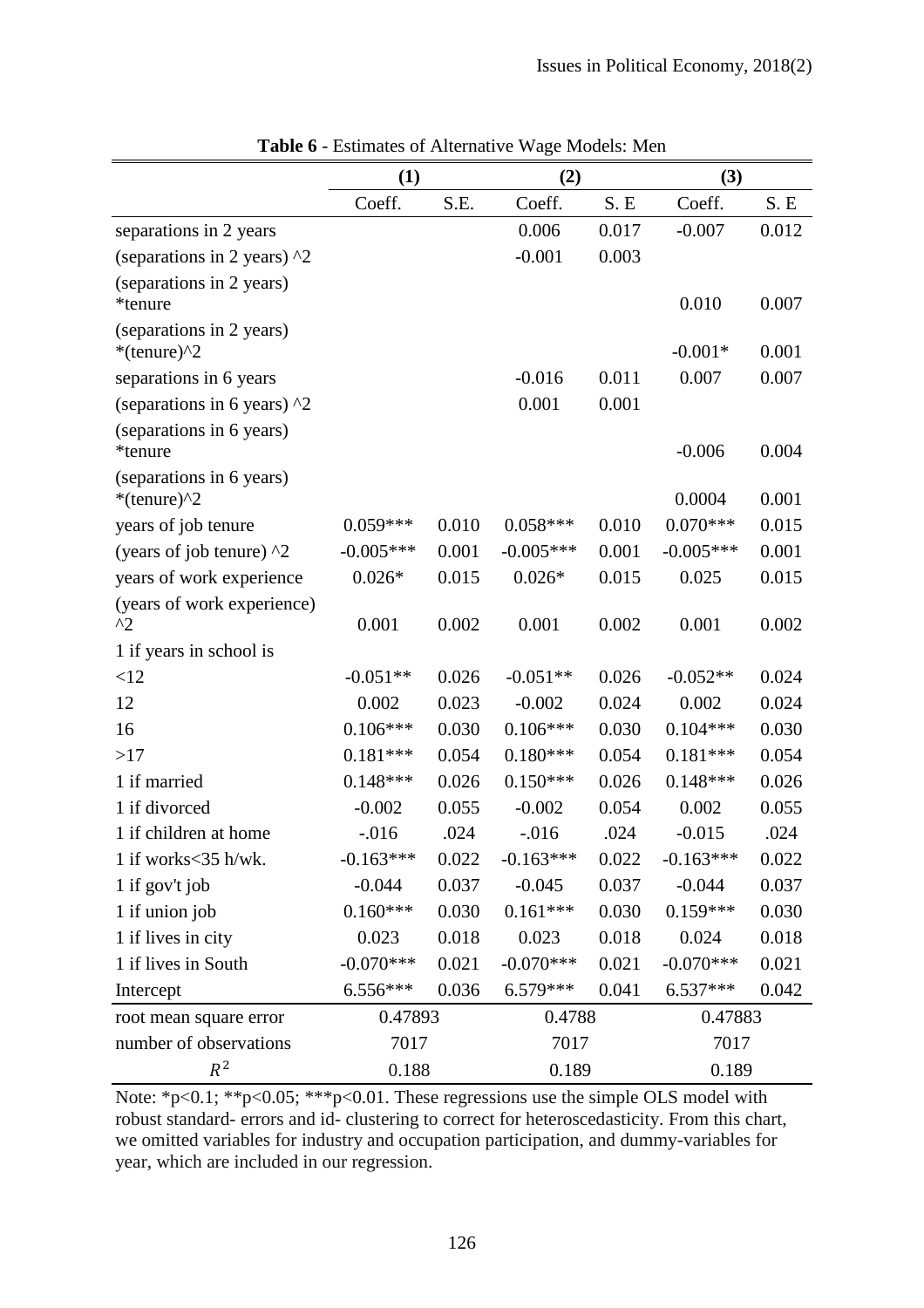| Gender Differences in the Pecuniary Returns to Cumulative Job Mobility |  |
|------------------------------------------------------------------------|--|
|------------------------------------------------------------------------|--|

|                                                    | $\overline{2}$<br>$\mathbf{1}$ |       |             | 3     |             |       |
|----------------------------------------------------|--------------------------------|-------|-------------|-------|-------------|-------|
|                                                    | Coeff.                         | S.E.  | Coeff.      | S.E   | Coeff.      | S.E   |
| separations in 2 years                             |                                |       | $0.037**$   | 0.016 | 0.007       | 0.012 |
| (separations in 2 years) $\lambda$ 2               |                                |       | $-0.003$    | 0.002 |             |       |
| (separations in 2 years)<br>*tenure                |                                |       |             |       | $0.017**$   | 0.010 |
| (separations in 2 years)<br>*(tenure) $^{\wedge}2$ |                                |       |             |       | $-0.002**$  | 0.001 |
| separations in 6 years                             |                                |       | $-0.035***$ | 0.011 | $-0.004$    | 0.007 |
| (separations in 6 years) $\frac{1}{2}$             |                                |       | $0.002**$   | 0.001 |             |       |
| (separations in 6 years)<br>*tenure                |                                |       |             |       | $-0.013**$  | 0.005 |
| (separations in 6 years)<br>*(tenure) $\gamma$ 2   |                                |       |             |       | $0.002***$  | 0.001 |
| years of job tenure                                | $0.061***$                     | 0.011 | $0.059***$  | 0.011 | $0.084***$  | 0.016 |
| (years of job tenure) $\lambda$ 2                  | $-0.006***$                    | 0.001 | $-0.006***$ | 0.001 | $-0.009***$ | 0.002 |
| years of work experience                           | 0.022                          | 0.017 | 0.025       | 0.017 | 0.023       | 0.017 |
| (years of work experience)<br>$^{\wedge}2$         | 0.001                          | 0.003 | 0.001       | 0.003 | 0.001       | 0.003 |
| 1 if years in school is                            |                                |       |             |       |             |       |
| <12                                                | $-0.211***$                    | 0.037 | $-0.205***$ | 0.037 | $-0.204***$ | 0.037 |
| 12                                                 | $-0.080***$                    | 0.027 | $-0.087***$ | 0.027 | $-0.085***$ | 0.027 |
| 16                                                 | $0.135***$                     | 0.026 | $0.132***$  | 0.026 | $0.135***$  | 0.026 |
| >17                                                | $0.298***$                     | 0.042 | $0.297***$  | 0.042 | $0.298***$  | 0.042 |
| 1 if married                                       | $0.077***$                     | 0.024 | $0.076***$  | 0.024 | $0.077***$  | 0.024 |
| 1 if divorced                                      | 0.037                          | 0.054 | 0.044       | 0.054 | 0.042       | 0.054 |
| 1 if children at home                              | $-0.071$                       | 0.030 | $-0.068**$  | 0.030 | $-0.071**$  | 0.030 |
| 1 if works $<$ 35 h/wk.                            | $-0.162***$                    | 0.019 | $-0.162***$ | 0.019 | $-0.162***$ | 0.019 |
| 1 if gov't job                                     | .041                           | 0.032 | 0.039       | 0.032 | 0.039       | 0.032 |
| 1 if union job                                     | $0.228***$                     | 0.038 | $0.231***$  | 0.023 | $0.230***$  | 0.038 |
| 1 if lives in city                                 | $-0.004$                       | 0.021 | $-0.002$    | 0.020 | $-0.002$    | 0.022 |
| 1 if lives in South                                | $-0.039*$                      | 0.022 | $-0.040*$   | 0.022 | $-0.039*$   | 0.022 |
| Intercept                                          | 6.492***                       | 0.037 | $6.553***$  | 0.043 | $6.500***$  | 0.042 |
| root mean square error                             | 0.4871                         |       | 0.48594     |       | 0.4861      |       |
| number of observations                             | 6692                           |       | 6692        |       | 6692        |       |
| $R^2$                                              | 0.2314                         |       | 0.2355      |       | 0.2354      |       |

| <b>Table 7</b> – Estimates of Alternative Wage Models: Women |  |  |  |
|--------------------------------------------------------------|--|--|--|
|--------------------------------------------------------------|--|--|--|

Note: \*p<0.1; \*\*p<0.05; \*\*\*p<0.01. These regressions use the simple OLS model with robust standard- errors and id- clustering to correct for heteroscedasticity. From this chart, we omitted variables for industry and occupation participation, and dummy-variables for year, which are included in our regression.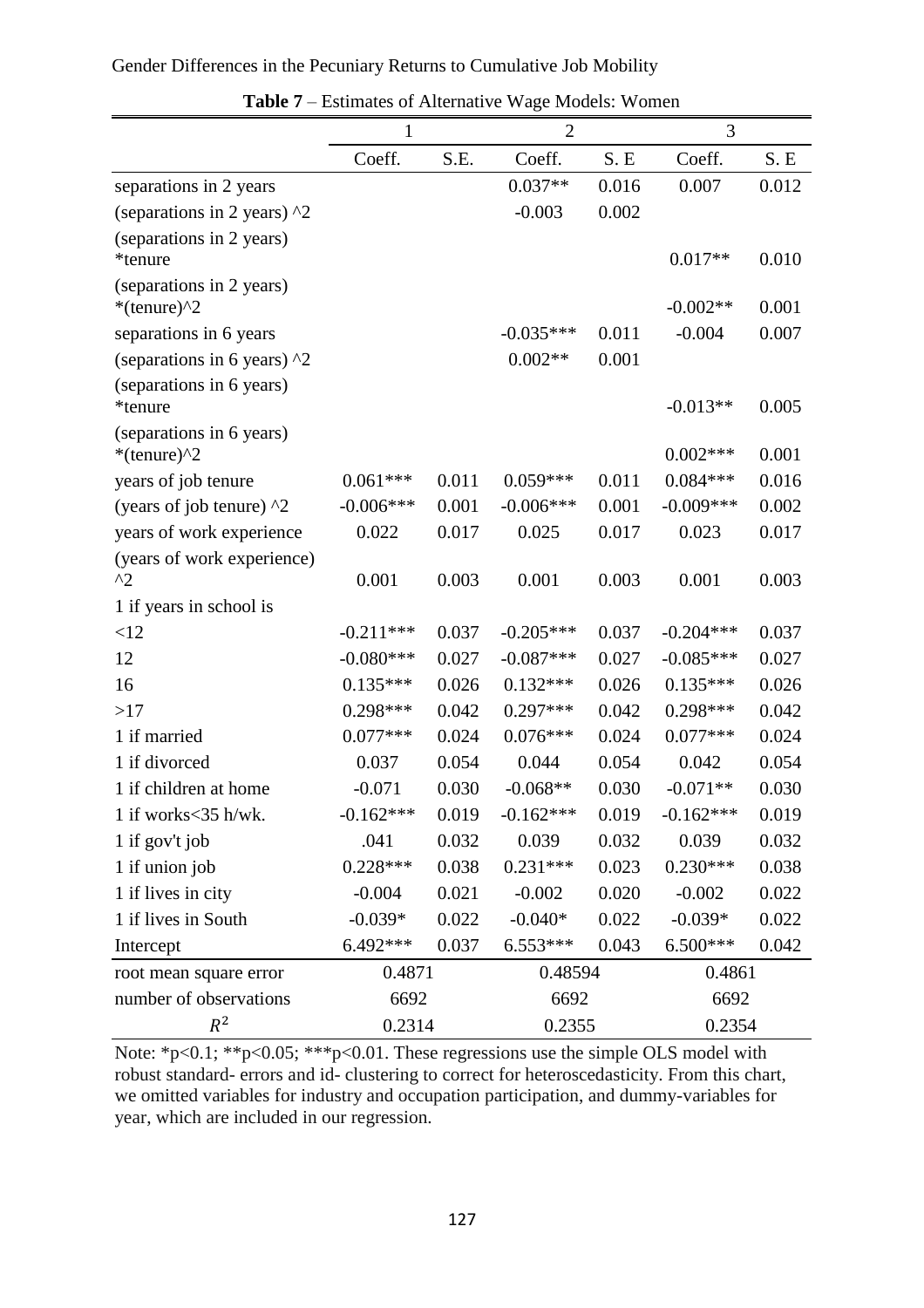|                                                | Years of Experience |       |                |                |       |
|------------------------------------------------|---------------------|-------|----------------|----------------|-------|
|                                                | $\overline{0}$      | 1     | $\overline{2}$ | $\overline{4}$ | 6     |
| <b>Specification</b>                           |                     |       |                |                |       |
| $1$ job (6 years)                              | 6.553               | 6.606 | 6.647          | 6.693          | 6.691 |
| 6 jobs $(0.4 + 0.4 + 0.4 + 0.4 +$<br>$0.4 + 4$ | 6.553               | 6.566 | 6.613          | 6.707          | 6.753 |
| 6 jobs $(2 + 0.8 + 0.8 + 0.8 +$<br>$0.8 + 0.8$ | 6.553               | 6.606 | 6.557          | 6.504          | 6.466 |
| 10 jobs (0.6 years each)                       | 6.553               | 6.558 | 6.578          | 6.527          | 6.515 |

**Table 8 –** Predicted Log Wage by Experience Level and Mobility Pattern

Note: Numbers in parentheses represent job tenure in years worked on each job.